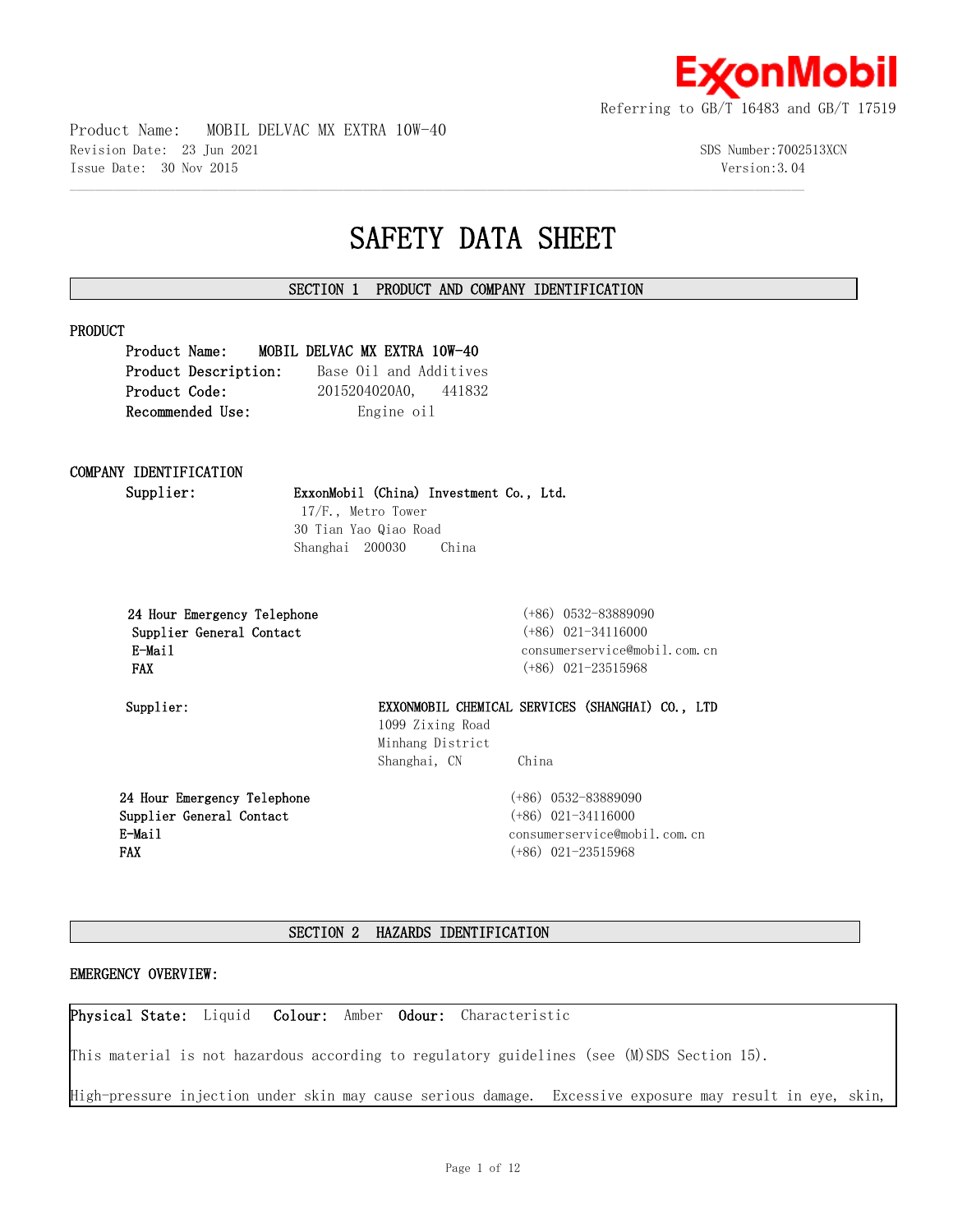

Product Name: MOBIL DELVAC MX EXTRA 10W-40 Revision Date: 23 Jun 2021 SDS Number:7002513XCN Issue Date: 30 Nov 2015 Version:3.04

or respiratory irritation.

This material is not hazardous according to regulatory guidelines (see (M)SDS Section 15).

 $\mathcal{L} = \{ \mathcal{L} = \{ \mathcal{L} = \{ \mathcal{L} = \{ \mathcal{L} = \{ \mathcal{L} = \{ \mathcal{L} = \{ \mathcal{L} = \{ \mathcal{L} = \{ \mathcal{L} = \{ \mathcal{L} = \{ \mathcal{L} = \{ \mathcal{L} = \{ \mathcal{L} = \{ \mathcal{L} = \{ \mathcal{L} = \{ \mathcal{L} = \{ \mathcal{L} = \{ \mathcal{L} = \{ \mathcal{L} = \{ \mathcal{L} = \{ \mathcal{L} = \{ \mathcal{L} = \{ \mathcal{L} = \{ \mathcal{$ 

**Contains:** ORGANO MOLY-SULFUR COMPLEX May produce an allergic reaction.

#### **Other hazard information:**

#### **PHYSICAL / CHEMICAL HAZARDS**

No significant hazards.

#### **HEALTH HAZARDS**

 High-pressure injection under skin may cause serious damage. Excessive exposure may result in eye, skin, or respiratory irritation.

#### **ENVIRONMENTAL HAZARDS**

No significant hazards.

**NOTE:** This material should not be used for any other purpose than the intended use in Section 1 without expert advice. Health studies have shown that chemical exposure may cause potential human health risks which may vary from person to person.

#### **SECTION 3 COMPOSITION / INFORMATION ON INGREDIENTS**

This material is defined as a mixture.

#### **Hazardous Substance(s) or Complex Substance(s) required for disclosure**

| Name                                                 | CAS#              | Concentration*            | GHS Hazard Codes        |
|------------------------------------------------------|-------------------|---------------------------|-------------------------|
| HYDROTREATED LIGHT PARAFFINIC DISTILLATES, PETROLEUM | 64742-55-8        | ← 5%<br>$\qquad \qquad -$ | H304                    |
| ORGANO MOLY-SULFUR COMPLEX                           | Confidential      | $0.1 - 1\%$               | H315, H317, H402, H412  |
| SEVERELY HYDROTREATED HEAVY PARAFFINIC DISTILLATE    | 64742-54-7        | $- 5\%$                   | H <sub>304</sub>        |
| ZINC ALKYL DITHIOPHOSPHATE                           | $113706 - 15 - 3$ | $-2.5%$                   | H303, H315, H318, H401, |
|                                                      |                   |                           | H411                    |

 \* All concentrations are percent by weight unless ingredient is a gas. Gas concentrations are in percent by volume.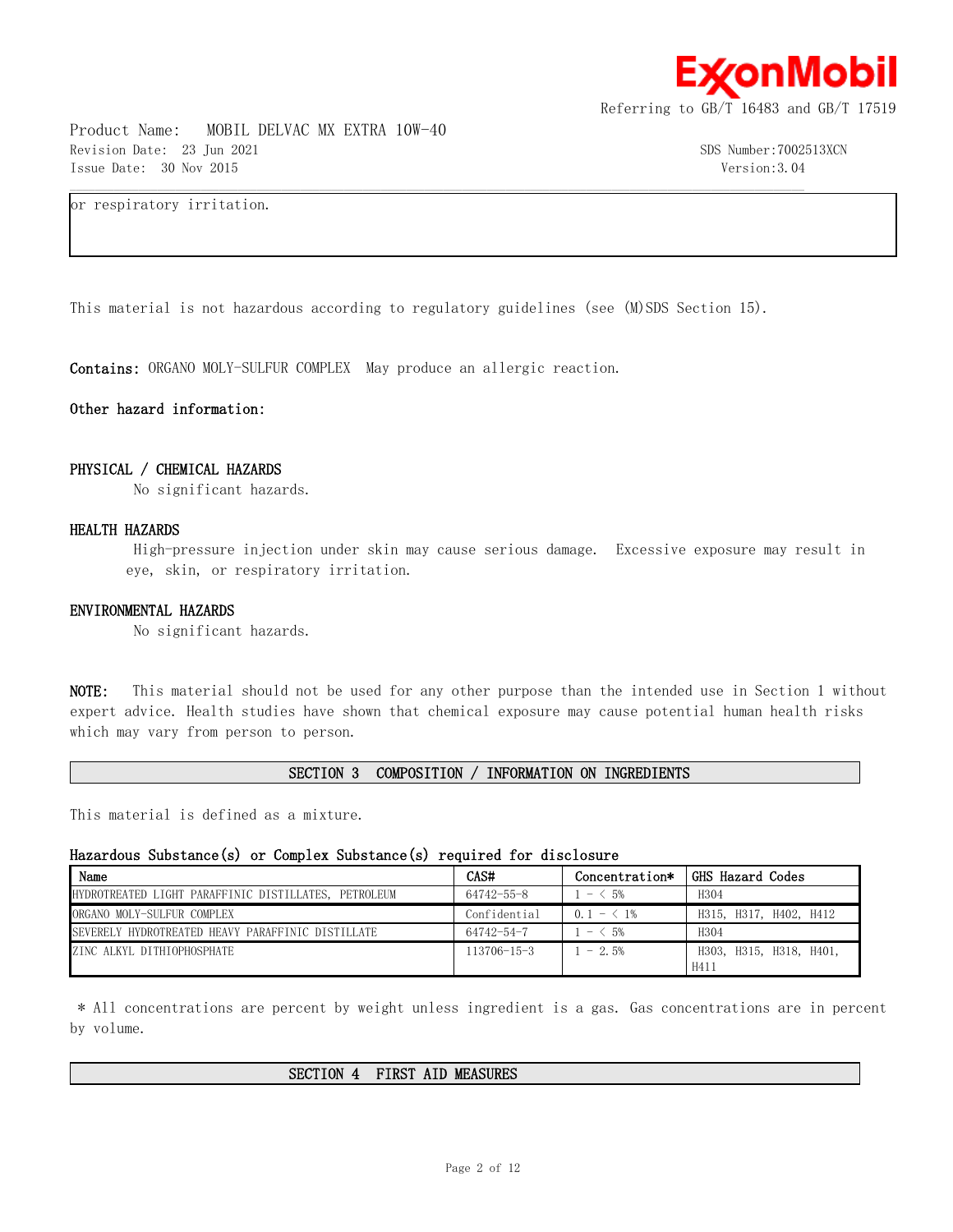

Product Name: MOBIL DELVAC MX EXTRA 10W-40 Revision Date: 23 Jun 2021 SDS Number:7002513XCN Issue Date: 30 Nov 2015 Version:3.04

## **FIRST AID: INHALATION**

Remove from further exposure. For those providing assistance, avoid exposure to yourself or others. Use adequate respiratory protection. If respiratory irritation, dizziness, nausea, or unconsciousness occurs, seek immediate medical assistance. If breathing has stopped, assist ventilation with a mechanical device or use mouth-to-mouth resuscitation.

 $\mathcal{L} = \{ \mathcal{L} = \{ \mathcal{L} = \{ \mathcal{L} = \{ \mathcal{L} = \{ \mathcal{L} = \{ \mathcal{L} = \{ \mathcal{L} = \{ \mathcal{L} = \{ \mathcal{L} = \{ \mathcal{L} = \{ \mathcal{L} = \{ \mathcal{L} = \{ \mathcal{L} = \{ \mathcal{L} = \{ \mathcal{L} = \{ \mathcal{L} = \{ \mathcal{L} = \{ \mathcal{L} = \{ \mathcal{L} = \{ \mathcal{L} = \{ \mathcal{L} = \{ \mathcal{L} = \{ \mathcal{L} = \{ \mathcal{$ 

## **SKIN CONTACT**

Wash contact areas with soap and water. If product is injected into or under the skin, or into any part of the body, regardless of the appearance of the wound or its size, the individual should be evaluated immediately by a physician as a surgical emergency. Even though initial symptoms from high pressure injection may be minimal or absent, early surgical treatment within the first few hours may significantly reduce the ultimate extent of injury.

#### **EYE CONTACT**

Flush thoroughly with water. If irritation occurs, get medical assistance.

#### **INGESTION**

First aid is normally not required. Seek medical attention if discomfort occurs.

#### **IMPORTANT SYMPTOMS AND HEALTH EFFECTS**

Local necrosis as evidenced by delayed onset of pain and tissue damage a few hours after injection.

## **ADVICE TO PROTECT RESCUER**

Please refer to Section 8 for personal protection information.

## **NOTE TO PHYSICIAN**

The need to have special means for providing specific and immediate medical treatment available in the workplace is not expected.

#### **SECTION 5 FIRE FIGHTING MEASURES**

#### **EXTINGUISHING MEDIA**

**Appropriate Extinguishing Media:** Use water fog, foam, dry chemical or carbon dioxide (CO2) to extinguish flames.

**Inappropriate Extinguishing Media:** Straight streams of water

#### **SPECIAL HAZARD WHEN ON FIRE**

In case of fire, see below for hazardous combustion products. Containers exposed to excessive heat from a fire may rupture.

#### **FIRE FIGHTING INSTRUCTIONS AND PROTECTIVE MEASURES**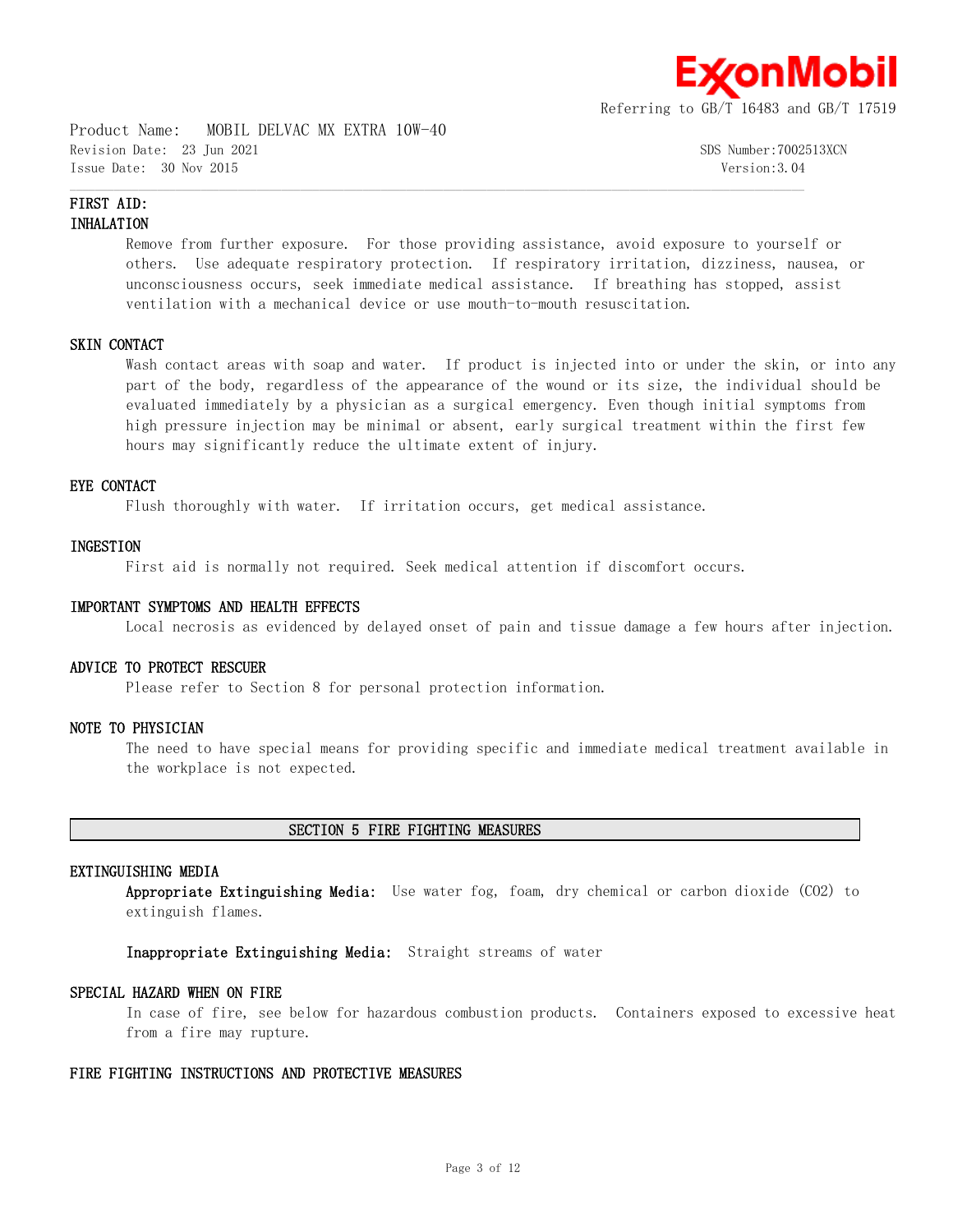

Product Name: MOBIL DELVAC MX EXTRA 10W-40 Revision Date: 23 Jun 2021 SDS Number:7002513XCN Issue Date: 30 Nov 2015 Version:3.04

## **FIRE FIGHTING**

Fire Fighting Instructions: Evacuate area. Prevent run-off from fire control or dilution from entering streams, sewers or drinking water supply. Fire-fighters should use standard protective equipment and in enclosed spaces, self-contained breathing apparatus (SCBA). Use water spray to cool fire exposed surfaces and to protect personnel.

**Hazardous Combustion Products:** Aldehydes, Incomplete combustion products, Oxides of carbon, Smoke, Fume, Sulphur oxides

#### **FLAMMABILITY PROPERTIES**

**Flash Point [Method]:** >205 C (401 F) [ ASTM D-92] **Flammable Limits (Approximate volume % in air):** LEL: 0.9 UEL: 7.0 **Autoignition Temperature:** N/D

**SECTION 6 ACCIDENTAL RELEASE MEASURES**

 $\mathcal{L} = \{ \mathcal{L} = \{ \mathcal{L} = \{ \mathcal{L} = \{ \mathcal{L} = \{ \mathcal{L} = \{ \mathcal{L} = \{ \mathcal{L} = \{ \mathcal{L} = \{ \mathcal{L} = \{ \mathcal{L} = \{ \mathcal{L} = \{ \mathcal{L} = \{ \mathcal{L} = \{ \mathcal{L} = \{ \mathcal{L} = \{ \mathcal{L} = \{ \mathcal{L} = \{ \mathcal{L} = \{ \mathcal{L} = \{ \mathcal{L} = \{ \mathcal{L} = \{ \mathcal{L} = \{ \mathcal{L} = \{ \mathcal{$ 

#### **NOTIFICATION PROCEDURES**

In the event of a spill or accidental release, notify relevant authorities in accordance with all applicable regulations.

#### **PROTECTIVE MEASURES**

Avoid contact with spilled material. See Section 5 for fire fighting information. See the Hazard Identification Section for Significant Hazards. See Section 4 for First Aid Advice. See Section 8 for advice on the minimum requirements for personal protective equipment. Additional protective measures may be necessary, depending on the specific circumstances and/or the expert judgment of the emergency responders.

For emergency responders: Respiratory protection: respiratory protection will be necessary only in special cases, e.g., formation of mists. Half-face or full-face respirator with filter(s) for dust/organic vapor or Self Contained Breathing Apparatus (SCBA) can be used depending on the size of spill and potential level of exposure. If the exposure cannot be completely characterized or an oxygen deficient atmosphere is possible or anticipated, SCBA is recommended. Work gloves that are resistant to hydrocarbons are recommended. Gloves made of polyvinyl acetate (PVA) are not waterresistant and are not suitable for emergency use. Chemical goggles are recommended if splashes or contact with eyes is possible. Small spills: normal antistatic work clothes are usually adequate. Large spills: full body suit of chemical resistant, antistatic material is recommended.

#### **ENVIRONMENTAL PRECAUTIONS**

Large Spills: Dike far ahead of liquid spill for later recovery and disposal. Prevent entry into waterways, sewers, basements or confined areas.

#### **SPILL MANAGEMENT**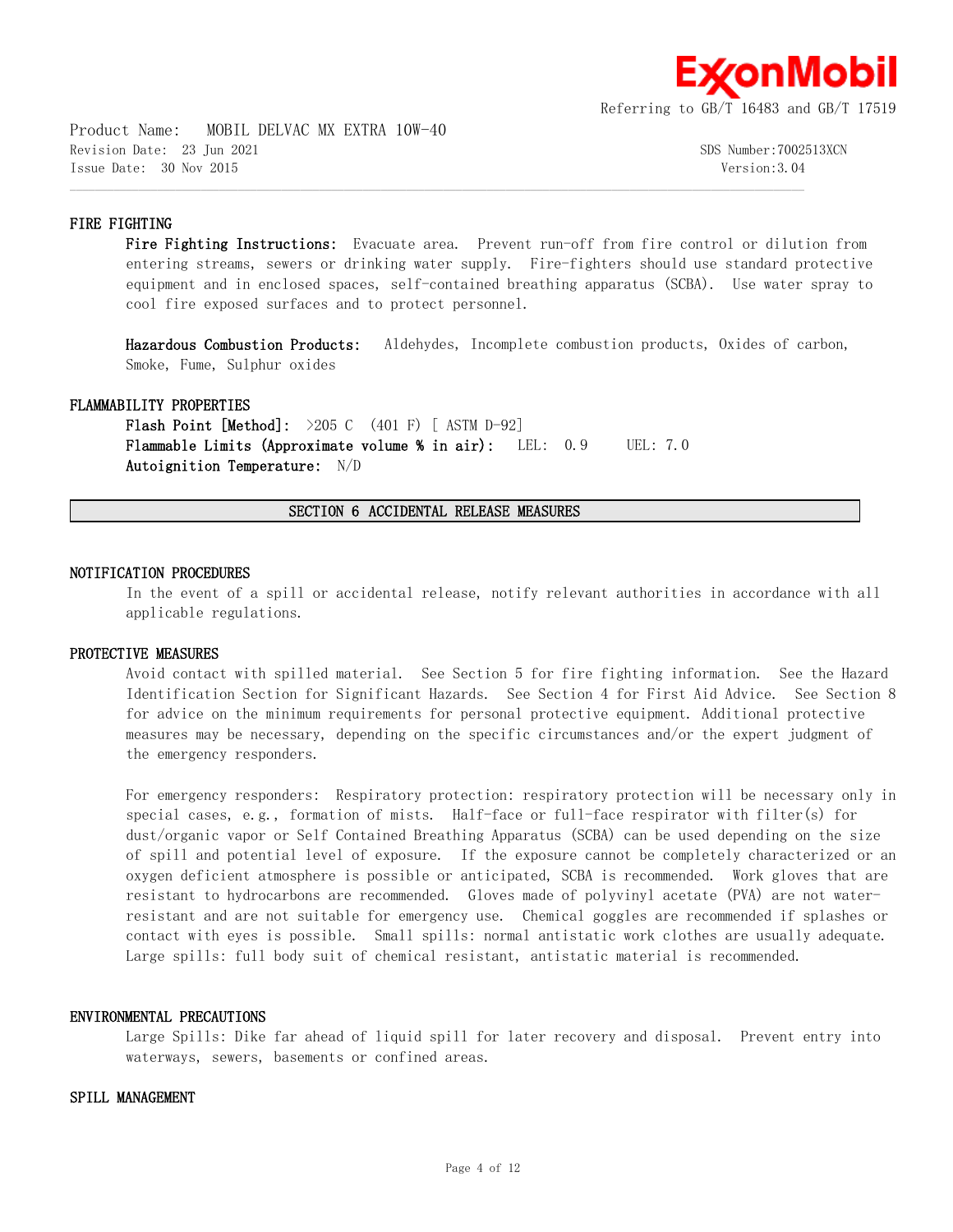

Product Name: MOBIL DELVAC MX EXTRA 10W-40 Revision Date: 23 Jun 2021 SDS Number:7002513XCN Issue Date: 30 Nov 2015 Version:3.04

**Land Spill:** Stop leak if you can do so without risk. Recover by pumping or with suitable absorbent.

 $\mathcal{L} = \{ \mathcal{L} = \{ \mathcal{L} = \{ \mathcal{L} = \{ \mathcal{L} = \{ \mathcal{L} = \{ \mathcal{L} = \{ \mathcal{L} = \{ \mathcal{L} = \{ \mathcal{L} = \{ \mathcal{L} = \{ \mathcal{L} = \{ \mathcal{L} = \{ \mathcal{L} = \{ \mathcal{L} = \{ \mathcal{L} = \{ \mathcal{L} = \{ \mathcal{L} = \{ \mathcal{L} = \{ \mathcal{L} = \{ \mathcal{L} = \{ \mathcal{L} = \{ \mathcal{L} = \{ \mathcal{L} = \{ \mathcal{$ 

Water Spill: Stop leak if you can do so without risk. Confine the spill immediately with booms. Warn other shipping. Remove from the surface by skimming or with suitable absorbents. Seek the advice of a specialist before using dispersants.

Water spill and land spill recommendations are based on the most likely spill scenario for this material; however, geographic conditions, wind, temperature, (and in the case of a water spill) wave and current direction and speed may greatly influence the appropriate action to be taken. For this reason, local experts should be consulted. Note: Local regulations may prescribe or limit action to be taken.

#### **SECTION 7 HANDLING AND STORAGE**

#### **HANDLING**

Avoid contact with used product. Prevent small spills and leakage to avoid slip hazard. Material can accumulate static charges which may cause an electrical spark (ignition source). When the material is handled in bulk, an electrical spark could ignite any flammable vapors from liquids or residues that may be present (e.g., during switch-loading operations). Use proper bonding and/or earthing procedures. However, bonding and earthing may not eliminate the hazard from static accumulation. Consult local applicable standards for guidance. Additional references include American Petroleum Institute 2003 (Protection Against Ignitions Arising out of Static, Lightning and Stray Currents) or National Fire Protection Agency 77 (Recommended Practice on Static Electricity) or CENELEC CLC/TR 50404 (Electrostatics - Code of practice for the avoidance of hazards due to static electricity).

**Static Accumulator:** This material is a static accumulator.

#### **STORAGE**

The type of container used to store the material may affect static accumulation and dissipation. Do not store in open or unlabelled containers.

#### **SECTION 8 EXPOSURE CONTROLS / PERSONAL PROTECTION**

## **EXPOSURE LIMIT VALUES**

## **Exposure limits/standards (Note: Exposure limits are not additive)**

| Substance Name                | Form     | Limit/Standard |                     |  | Note | Source       | Year |
|-------------------------------|----------|----------------|---------------------|--|------|--------------|------|
| HYDROTREATED LIGHT PARAFFINIC | Inhalabl | TWA            | $\frac{1}{2}$ mg/m3 |  |      | <b>ACGIH</b> | 2020 |
| DISTILLATES, PETROLEUM        |          |                |                     |  |      |              |      |
|                               | fraction |                |                     |  |      |              |      |
|                               |          |                |                     |  |      |              |      |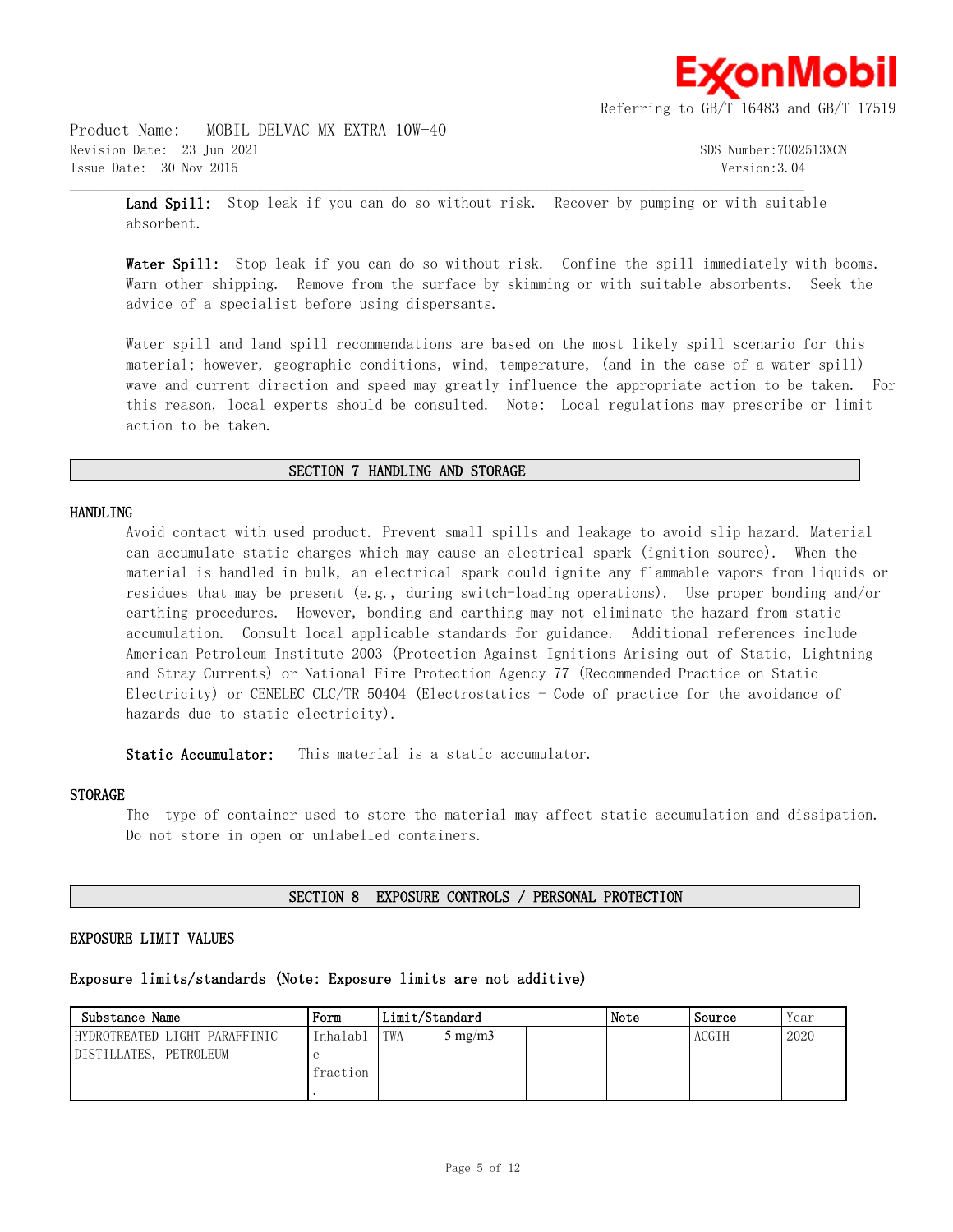≰onMobil

Referring to GB/T 16483 and GB/T 17519

Product Name: MOBIL DELVAC MX EXTRA 10W-40 Revision Date: 23 Jun 2021 SDS Number:7002513XCN Issue Date: 30 Nov 2015 Version:3.04

| ORGANO MOLY-SULFUR COMPLEX  | Inhalabl | TWA | $10 \text{ mg/m}$ |  | ACGIH        | 2020 |
|-----------------------------|----------|-----|-------------------|--|--------------|------|
|                             | е        |     |                   |  |              |      |
|                             | fraction |     |                   |  |              |      |
|                             |          |     |                   |  |              |      |
| ORGANO MOLY-SULFUR COMPLEX  | Respirab | TWA | $3$ mg/m $3$      |  | ACGIH        | 2020 |
|                             | le       |     |                   |  |              |      |
|                             | fraction |     |                   |  |              |      |
|                             |          |     |                   |  |              |      |
| SEVERELY HYDROTREATED HEAVY | Inhalabl | TWA | $5$ mg/m $3$      |  | <b>ACGTH</b> | 2020 |
| PARAFFINIC DISTILLATE       | е        |     |                   |  |              |      |
|                             | fraction |     |                   |  |              |      |
|                             |          |     |                   |  |              |      |

**Exposure limits/standards for materials that can be formed when handling this product:** When mists / aerosols can occur, the following are recommended:  $5 \text{ mg/m}$  - ACGIH TLV (inhalable fraction).

NOTE: Limits/standards shown for guidance only. Follow applicable regulations.

#### **ENGINEERING CONTROLS**

The level of protection and types of controls necessary will vary depending upon potential exposure conditions. Control measures to consider:

No special requirements under ordinary conditions of use and with adequate ventilation.

#### **PERSONAL PROTECTION**

Personal protective equipment selections vary based on potential exposure conditions such as applications, handling practices, concentration and ventilation. Information on the selection of protective equipment for use with this material, as provided below, is based upon intended, normal usage.

**Respiratory Protection:** If engineering controls do not maintain airborne contaminant concentrations at a level which is adequate to protect worker health, an approved respirator may be appropriate. Respirator selection, use, and maintenance must be in accordance with regulatory requirements, if applicable. Types of respirators to be considered for this material include:

 No special requirements under ordinary conditions of use and with adequate ventilation. Particulate filter when appropriate.

For high airborne concentrations, use an approved supplied-air respirator, operated in positive pressure mode. Supplied air respirators with an escape bottle may be appropriate when oxygen levels are inadequate, gas/vapour warning properties are poor, or if air purifying filter capacity/rating may be exceeded.

**Hand Protection:** Any specific glove information provided is based on published literature and glove manufacturer data. Glove suitability and breakthrough time will differ depending on the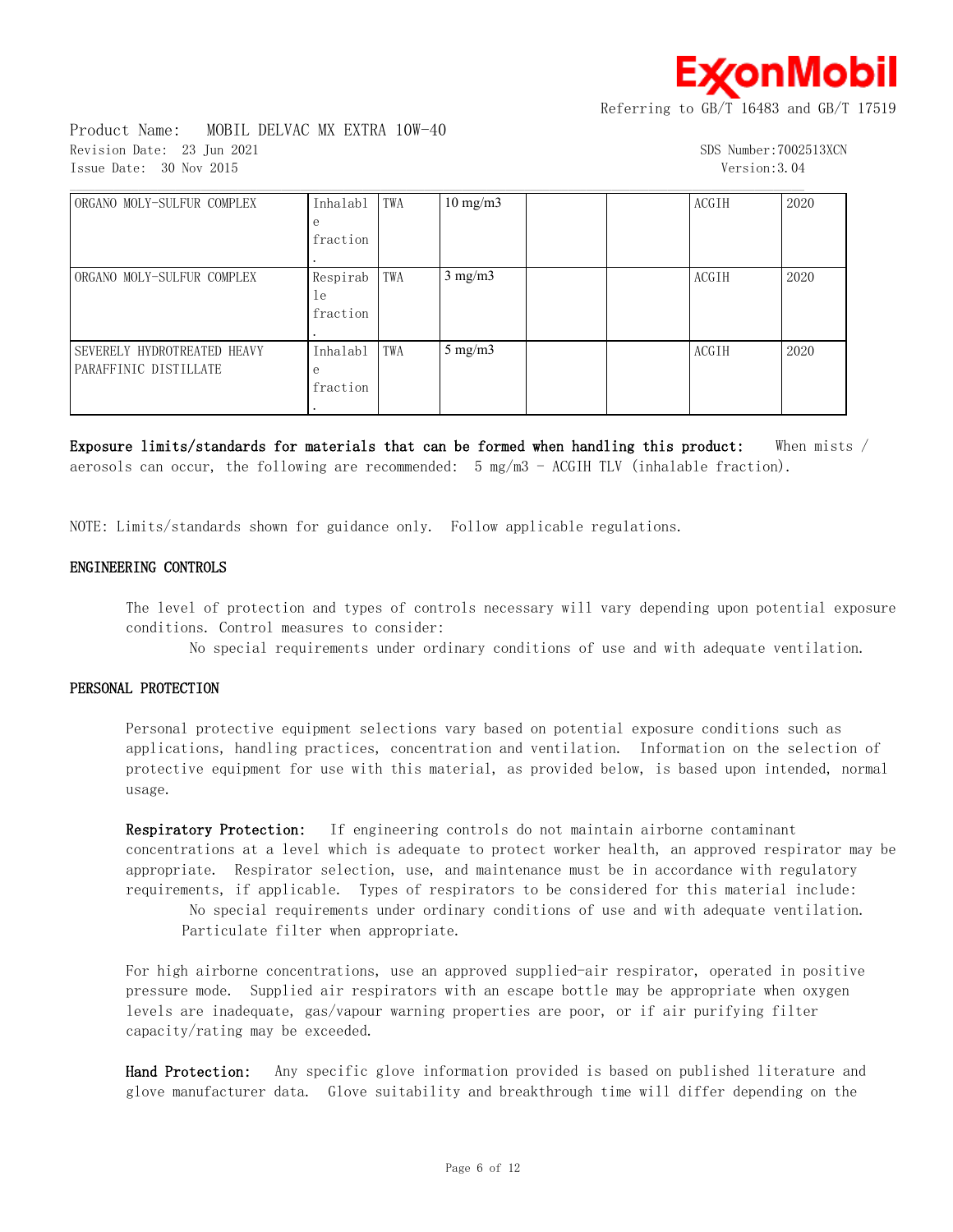≰onMobil

Referring to GB/T 16483 and GB/T 17519

Product Name: MOBIL DELVAC MX EXTRA 10W-40 Revision Date: 23 Jun 2021 SDS Number:7002513XCN Issue Date: 30 Nov 2015 Version:3.04

specific use conditions. Contact the glove manufacturer for specific advice on glove selection and breakthrough times for your use conditions. Inspect and replace worn or damaged gloves. The types of gloves to be considered for this material include:

No protection is ordinarily required under normal conditions of use. Nitrile,Viton

**Eye Protection:** If contact is likely, safety glasses with side shields are recommended.

 $\mathcal{L} = \{ \mathcal{L} = \{ \mathcal{L} = \{ \mathcal{L} = \{ \mathcal{L} = \{ \mathcal{L} = \{ \mathcal{L} = \{ \mathcal{L} = \{ \mathcal{L} = \{ \mathcal{L} = \{ \mathcal{L} = \{ \mathcal{L} = \{ \mathcal{L} = \{ \mathcal{L} = \{ \mathcal{L} = \{ \mathcal{L} = \{ \mathcal{L} = \{ \mathcal{L} = \{ \mathcal{L} = \{ \mathcal{L} = \{ \mathcal{L} = \{ \mathcal{L} = \{ \mathcal{L} = \{ \mathcal{L} = \{ \mathcal{$ 

**Skin and Body Protection:** Any specific clothing information provided is based on published literature or manufacturer data. The types of clothing to be considered for this material include: No skin protection is ordinarily required under normal conditions of use. In accordance with good industrial hygiene practices, precautions should be taken to avoid skin contact.

**Specific Hygiene Measures:** Always observe good personal hygiene measures, such as washing after handling the material and before eating, drinking, and/or smoking. Routinely wash work clothing and protective equipment to remove contaminants. Discard contaminated clothing and footwear that cannot be cleaned. Practice good housekeeping.

#### **ENVIRONMENTAL CONTROLS**

 Comply with applicable environmental regulations limiting discharge to air, water and soil. Protect the environment by applying appropriate control measures to prevent or limit emissions.

#### **SECTION 9 PHYSICAL AND CHEMICAL PROPERTIES**

**Note: Physical and chemical properties are provided for safety, health and environmental considerations only and may not fully represent product specifications. Contact the Supplier for additional information.**

#### **GENERAL INFORMATION**

**Physical State:** Liquid **Colour:** Amber **Odour:** Characteristic **Odour Threshold:** N/D

**IMPORTANT HEALTH, SAFETY, AND ENVIRONMENTAL INFORMATION Relative Density (at 15 C):** 0.864 **Flash Point [Method]:** >205 C (401 F) [ ASTM D-92] **Flammable Limits (Approximate volume % in air):** LEL: 0.9 UEL: 7.0 **Flammability (Solid, Gas):** N/A **Autoignition Temperature:** N/D

**Boiling Point / Range:** > 316 C (600 F) **Vapour Density (Air = 1):** N/D Vapour Pressure:  $\langle 0.013 \text{ kPa} (0.1 \text{ mm Hg}) \text{ at } 20 \text{ °C} [\text{Estimated}]$ **Evaporation Rate (n-butyl acetate = 1):** N/D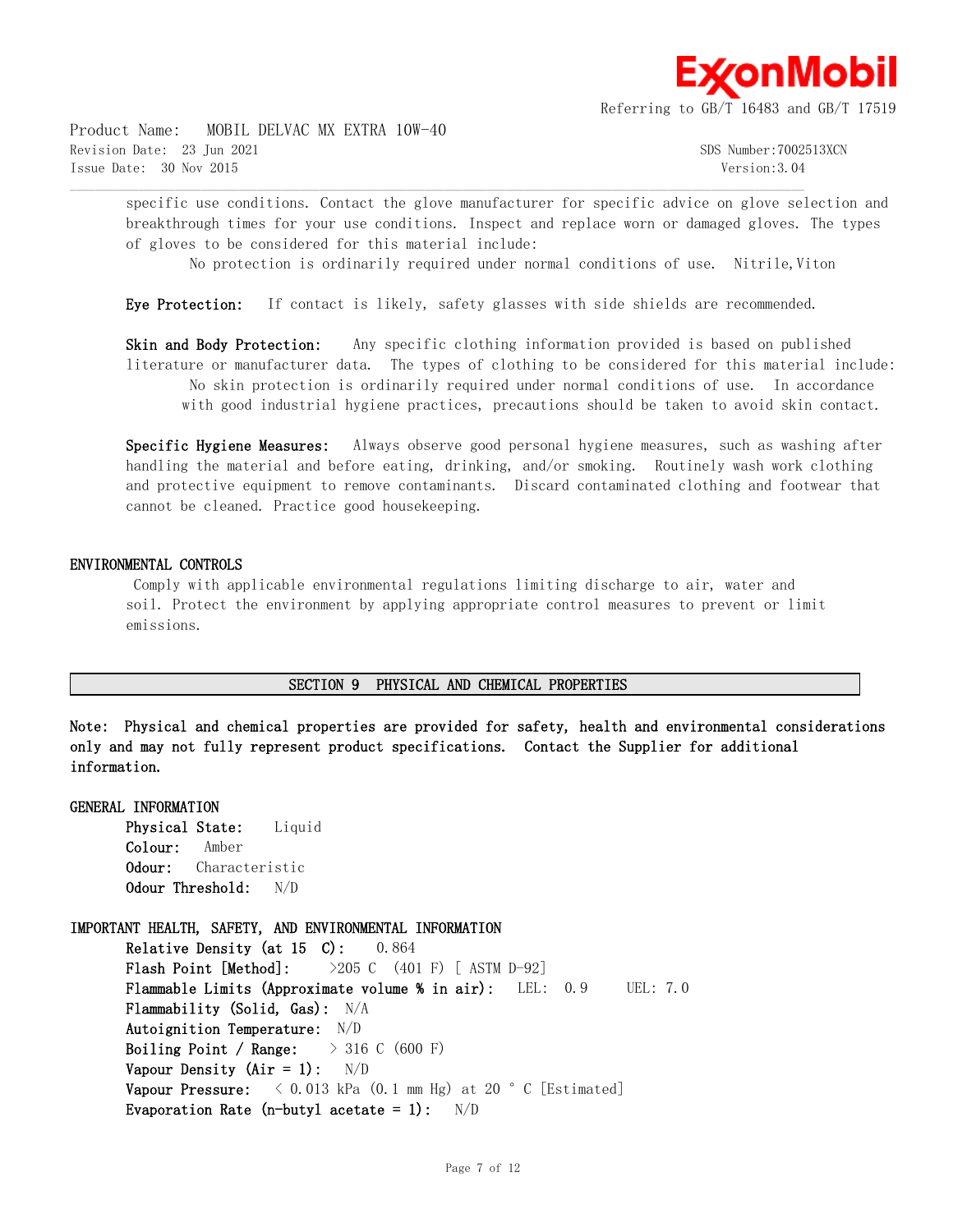

Product Name: MOBIL DELVAC MX EXTRA 10W-40 Revision Date: 23 Jun 2021 SDS Number:7002513XCN Issue Date: 30 Nov 2015 Version:3.04

## **pH:** N/A

**Log Pow (n-Octanol/Water Partition Coefficient):** > 3.5 **Solubility in Water:** Negligible **Viscosity:** 100.1 cSt (100.1 mm2/sec) at 40 C | 14.79 cSt (14.79 mm2/sec) at 100 C [ASTM D 445] **Freezing Point:** N/D **Melting Point:** N/A **Decomposition Temperature:** N/D **Oxidizing Properties:** See Hazards Identification Section.

#### **OTHER INFORMATION**

**Pour Point:**  $-30 \text{ C}$   $(-22 \text{ F})$ **DMSO Extract (mineral oil only), IP-346:** < 3 %wt

## **SECTION 10 STABILITY AND REACTIVITY**

 $\mathcal{L} = \{ \mathcal{L} = \{ \mathcal{L} = \{ \mathcal{L} = \{ \mathcal{L} = \{ \mathcal{L} = \{ \mathcal{L} = \{ \mathcal{L} = \{ \mathcal{L} = \{ \mathcal{L} = \{ \mathcal{L} = \{ \mathcal{L} = \{ \mathcal{L} = \{ \mathcal{L} = \{ \mathcal{L} = \{ \mathcal{L} = \{ \mathcal{L} = \{ \mathcal{L} = \{ \mathcal{L} = \{ \mathcal{L} = \{ \mathcal{L} = \{ \mathcal{L} = \{ \mathcal{L} = \{ \mathcal{L} = \{ \mathcal{$ 

**STABILITY:** Material is stable under normal conditions.

**POSSIBILITY OF HAZARDOUS REACTIONS:** Hazardous polymerization will not occur.

**CONDITIONS TO AVOID:** Excessive heat. High energy sources of ignition.

**MATERIALS TO AVOID:** Strong oxidisers

**HAZARDOUS DECOMPOSITION PRODUCTS:** Material does not decompose at ambient temperatures.

## **SECTION 11 TOXICOLOGICAL INFORMATION**

#### **INFORMATION ON TOXICOLOGICAL EFFECTS**

| Hazard Class                            | Conclusion / Remarks                                       |  |  |  |
|-----------------------------------------|------------------------------------------------------------|--|--|--|
| Inhalation                              |                                                            |  |  |  |
| Acute Toxicity: No end point data for   | Minimally Toxic. Based on assessment of the components.    |  |  |  |
| material.                               |                                                            |  |  |  |
| Irritation: No end point data for       | Negligible hazard at ambient/normal handling temperatures. |  |  |  |
| material.                               |                                                            |  |  |  |
| Ingestion                               |                                                            |  |  |  |
| Acute Toxicity: No end point data for   | Minimally Toxic. Based on assessment of the components.    |  |  |  |
| material.                               |                                                            |  |  |  |
| Skin                                    |                                                            |  |  |  |
| Acute Toxicity: No end point data for   | Minimally Toxic. Based on assessment of the components.    |  |  |  |
| material.                               |                                                            |  |  |  |
| Skin Corrosion/Irritation: No end point | Negligible irritation to skin at ambient temperatures.     |  |  |  |
| data for material.                      | Based on assessment of the components.                     |  |  |  |
| Eye                                     |                                                            |  |  |  |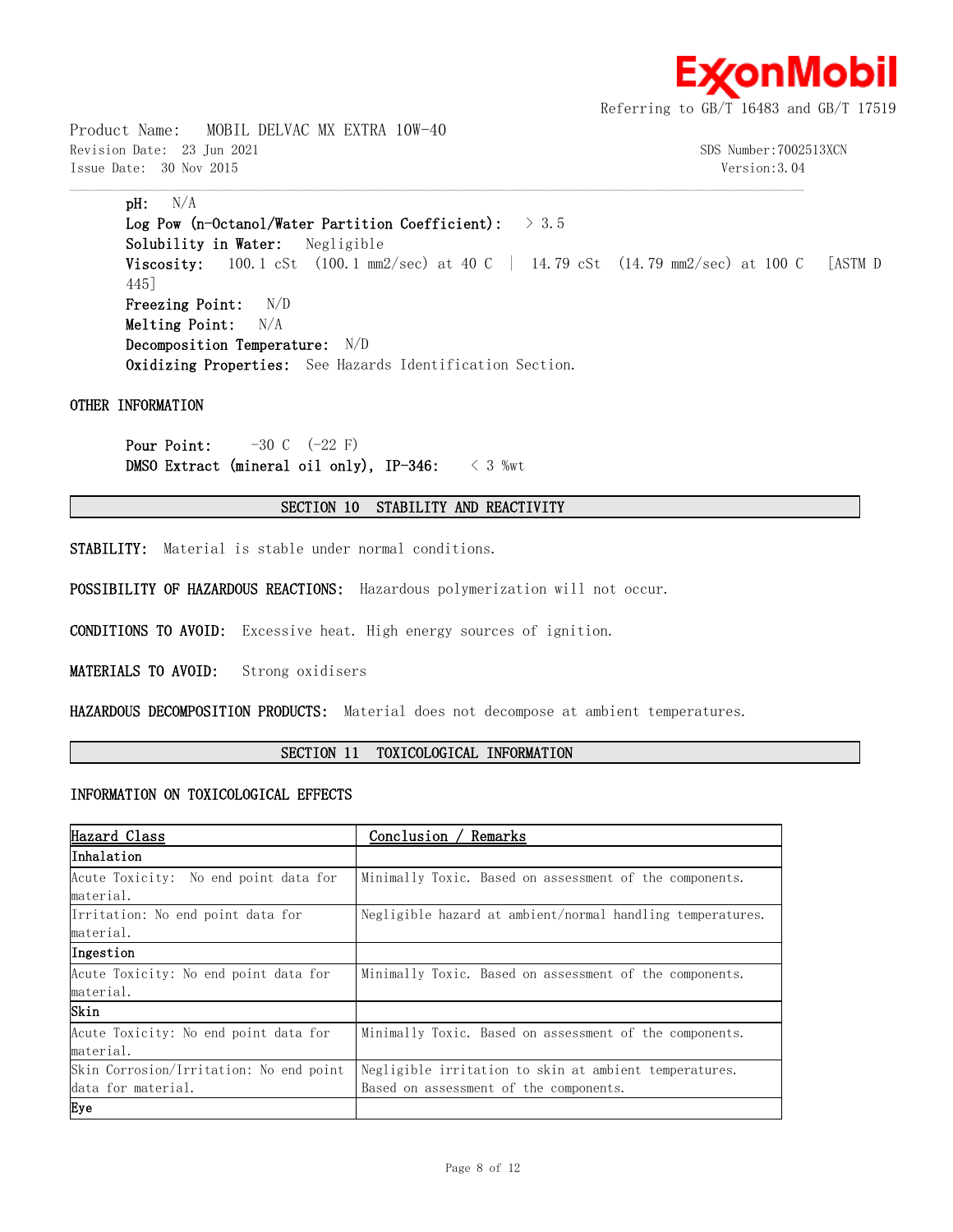## Product Name: MOBIL DELVAC MX EXTRA 10W-40 Revision Date: 23 Jun 2021 SDS Number:7002513XCN Issue Date: 30 Nov 2015 Version:3.04

**x**onMobil

| Serious Eye Damage/Irritation: No end         | May cause mild, short-lasting discomfort to eyes. Based on    |  |  |  |  |
|-----------------------------------------------|---------------------------------------------------------------|--|--|--|--|
| point data for material.                      | assessment of the components.                                 |  |  |  |  |
| Sensitisation                                 |                                                               |  |  |  |  |
| Respiratory Sensitization: No end point       | Not expected to be a respiratory sensitizer.                  |  |  |  |  |
| data for material.                            |                                                               |  |  |  |  |
| Skin Sensitization: No end point data         | Not expected to be a skin sensitizer. Based on assessment     |  |  |  |  |
| for material.                                 | of the components.                                            |  |  |  |  |
| <b>Aspiration:</b> Data available.            | Not expected to be an aspiration hazard.<br>Based on physico- |  |  |  |  |
|                                               | chemical properties of the material.                          |  |  |  |  |
| Germ Cell Mutagenicity: No end point          | Not expected to be a germ cell mutagen. Based on assessment   |  |  |  |  |
| data for material.                            | of the components.                                            |  |  |  |  |
| <b>Carcinogenicity:</b> No end point data for | Not expected to cause cancer. Based on assessment of the      |  |  |  |  |
| material.                                     | components.                                                   |  |  |  |  |
| <b>Reproductive Toxicity:</b> No end point    | Not expected to be a reproductive toxicant. Based on          |  |  |  |  |
| data for material.                            | assessment of the components.                                 |  |  |  |  |
| <b>Lactation:</b> No end point data for       | Not expected to cause harm to breast-fed children.            |  |  |  |  |
| material.                                     |                                                               |  |  |  |  |
| Specific Target Organ Toxicity (STOT)         |                                                               |  |  |  |  |
| Single Exposure: No end point data for        | Not expected to cause organ damage from a single exposure.    |  |  |  |  |
| material.                                     |                                                               |  |  |  |  |
| Repeated Exposure: No end point data          | Not expected to cause organ damage from prolonged or          |  |  |  |  |
| for material.                                 | repeated exposure. Based on assessment of the components.     |  |  |  |  |

#### **OTHER INFORMATION**

#### **For the product itself:**

Component concentrations in this formulation would not be expected to cause skin sensitization, based on tests of the components, this formulation, or similar formulations.

Diesel engine oils: Not carcinogenic in animals tests. Used and unused diesel engine oils did not produce any carcinogenic effects in chronic mouse skin painting studies. Oils that are used in gasoline engines may become hazardous and display the following properties: Carcinogenic in animal tests. Caused mutations in vitro. Possible allergen and photoallergen. Contains polycyclic aromatic compounds (PAC) from combustion products of gasoline and/or thermal degradation products.

#### **Contains:**

Base oil severely refined: Not carcinogenic in animal studies. Representative material passes IP-346, Modified Ames test, and/or other screening tests. Dermal and inhalation studies showed minimal effects; lung non-specific infiltration of immune cells, oil deposition and minimal granuloma formation. Not sensitising in test animals.

## **IARC Classification:**

**The following ingredients are cited on the lists below:** None.

|                     | --REGULATORY LISTS SEARCHED- |              |
|---------------------|------------------------------|--------------|
| $1 = \text{IARC}$ 1 | $2 = \text{IARC} 2A$         | $3 = IARC2B$ |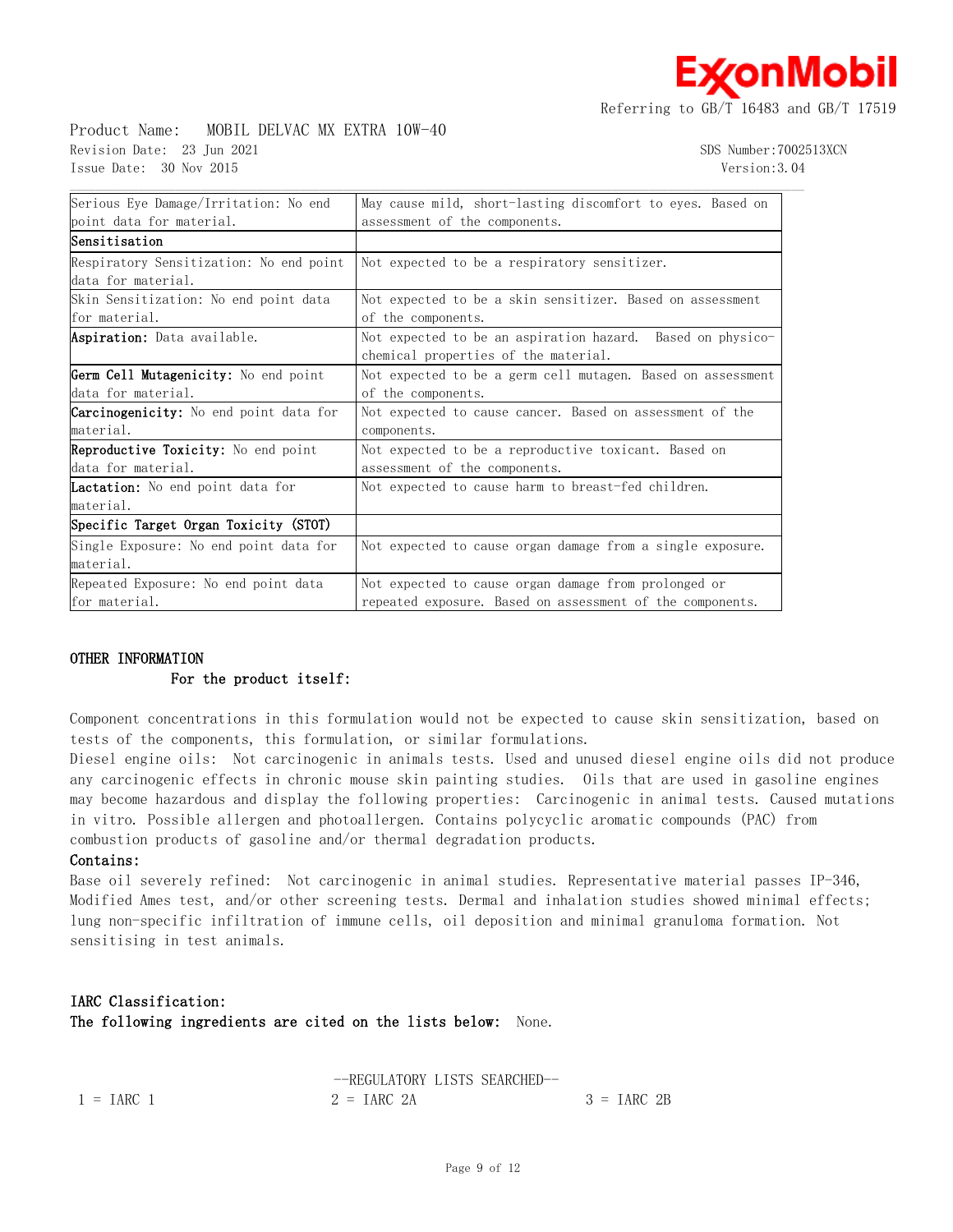

Product Name: MOBIL DELVAC MX EXTRA 10W-40 Revision Date: 23 Jun 2021 SDS Number:7002513XCN Issue Date: 30 Nov 2015 Version:3.04

#### **SECTION 12 ECOLOGICAL INFORMATION**

 $\mathcal{L} = \{ \mathcal{L} = \{ \mathcal{L} = \{ \mathcal{L} = \{ \mathcal{L} = \{ \mathcal{L} = \{ \mathcal{L} = \{ \mathcal{L} = \{ \mathcal{L} = \{ \mathcal{L} = \{ \mathcal{L} = \{ \mathcal{L} = \{ \mathcal{L} = \{ \mathcal{L} = \{ \mathcal{L} = \{ \mathcal{L} = \{ \mathcal{L} = \{ \mathcal{L} = \{ \mathcal{L} = \{ \mathcal{L} = \{ \mathcal{L} = \{ \mathcal{L} = \{ \mathcal{L} = \{ \mathcal{L} = \{ \mathcal{$ 

 The information given is based on data for the material, components of the material, or for similar materials, through the application of bridging principals.

#### **ECOTOXICITY**

Material -- Not expected to be harmful to aquatic organisms.

#### **PERSISTENCE AND DEGRADABILITY**

#### **Biodegradation:**

Base oil component  $-$  Expected to be inherently biodegradable

### **BIOACCUMULATION POTENTIAL**

Base oil component  $-$  Has the potential to bioaccumulate, however metabolism or physical properties may reduce the bioconcentration or limit bioavailability.

#### **MOBILITY**

Base oil component -- Low solubility and floats and is expected to migrate from water to the land. Expected to partition to sediment and wastewater solids.

#### **SECTION 13 DISPOSAL CONSIDERATIONS**

Disposal recommendations based on material as supplied. Disposal must be in accordance with current applicable laws and regulations, and material characteristics at time of disposal. Waste producers need to assess the actual process used when generating the waste and its contaminants in order to assign the proper waste disposal code(s).

#### **DISPOSAL RECOMMENDATIONS**

 Product is suitable for burning in an enclosed controlled burner for fuel value or disposal by supervised incineration at very high temperatures to prevent formation of undesirable combustion products. Protect the environment. Dispose of used oil at designated sites. Minimize skin contact. Do not mix used oils with solvents, brake fluids or coolants.

**Empty Container Warning** Empty Container Warning (where applicable): Empty containers may contain residue and can be dangerous. Do not attempt to refill or clean containers without proper instructions. Empty drums should be completely drained and safely stored until appropriately reconditioned or disposed. Empty containers should be taken for recycling, recovery, or disposal through suitably qualified or licensed contractor and in accordance with governmental regulations. DO NOT PRESSURISE, CUT, WELD, BRAZE, SOLDER, DRILL, GRIND, OR EXPOSE SUCH CONTAINERS TO HEAT, FLAME, SPARKS, STATIC ELECTRICITY, OR OTHER SOURCES OF IGNITION. THEY MAY EXPLODE AND CAUSE INJURY OR DEATH.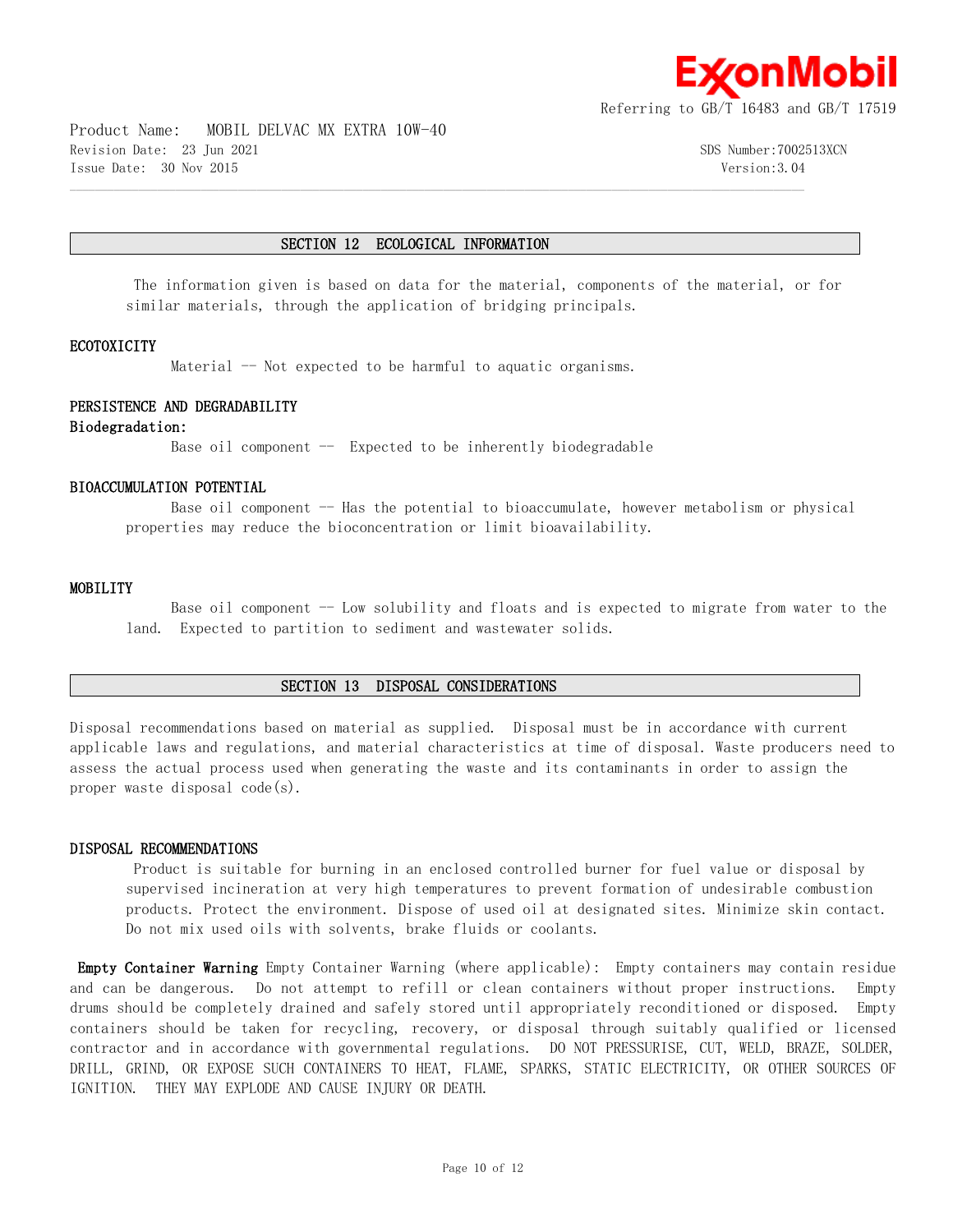

Product Name: MOBIL DELVAC MX EXTRA 10W-40 Revision Date: 23 Jun 2021 SDS Number:7002513XCN Issue Date: 30 Nov 2015 Version:3.04

#### **SECTION 14 TRANSPORT INFORMATION**

 $\mathcal{L} = \{ \mathcal{L} = \{ \mathcal{L} = \{ \mathcal{L} = \{ \mathcal{L} = \{ \mathcal{L} = \{ \mathcal{L} = \{ \mathcal{L} = \{ \mathcal{L} = \{ \mathcal{L} = \{ \mathcal{L} = \{ \mathcal{L} = \{ \mathcal{L} = \{ \mathcal{L} = \{ \mathcal{L} = \{ \mathcal{L} = \{ \mathcal{L} = \{ \mathcal{L} = \{ \mathcal{L} = \{ \mathcal{L} = \{ \mathcal{L} = \{ \mathcal{L} = \{ \mathcal{L} = \{ \mathcal{L} = \{ \mathcal{$ 

**China List of Dangerous Goods (GB 12268 - 2012)** : Not Regulated for Land Transport

#### **INTERNATIONAL CLASSIFICATION FOR TRANSPORT**

**SEA (IMDG):** Not Regulated for Sea Transport according to IMDG-Code

**Marine Pollutant:** No

AIR (IATA): Not Regulated for Air Transport

#### **SECTION 15 REGULATORY INFORMATION**

This material is not considered hazardous according to The General Rule for Classification and Hazard Communication of Chemicals (GB 13690-2009).

#### **REGULATORY STATUS AND APPLICABLE LAWS AND REGULATIONS**

**The General Rules for preparation of precautionary label for Chemicals (GB 15258-2009):** Not Regulated

**Law of the People's Republic of China on Prevention and Control of Environmental Pollution by Solid Waste:** See Disposal Considerations section.

**Listed or exempt from listing/notification on the following chemical inventories :** AIIC, DSL, ENCS, IECSC, KECI, PICCS, TCSI, TSCA

## **SECTION 16 OTHER INFORMATION**

## **N/D = Not determined, N/A = Not applicable**

**KEY TO THE H-CODES CONTAINED IN SECTION 3 OF THIS DOCUMENT (for information only):**

H303: May be harmful if swallowed; Acute Tox Oral, Cat 5

H304: May be fatal if swallowed and enters airways; Aspiration, Cat 1

H315: Causes skin irritation; Skin Corr/Irritation, Cat 2

H317: May cause allergic skin reaction; Skin Sensitisation, Cat 1

H318: Causes serious eye damage; Serious Eye Damage/Irr, Cat 1

H401: Toxic to aquatic life; Acute Env Tox, Cat 2

H402: Harmful to aquatic life; Acute Env Tox, Cat 3

H411: Toxic to aquatic life with long lasting effects; Chronic Env Tox, Cat 2

H412: Harmful to aquatic life with long lasting effects; Chronic Env Tox, Cat 3